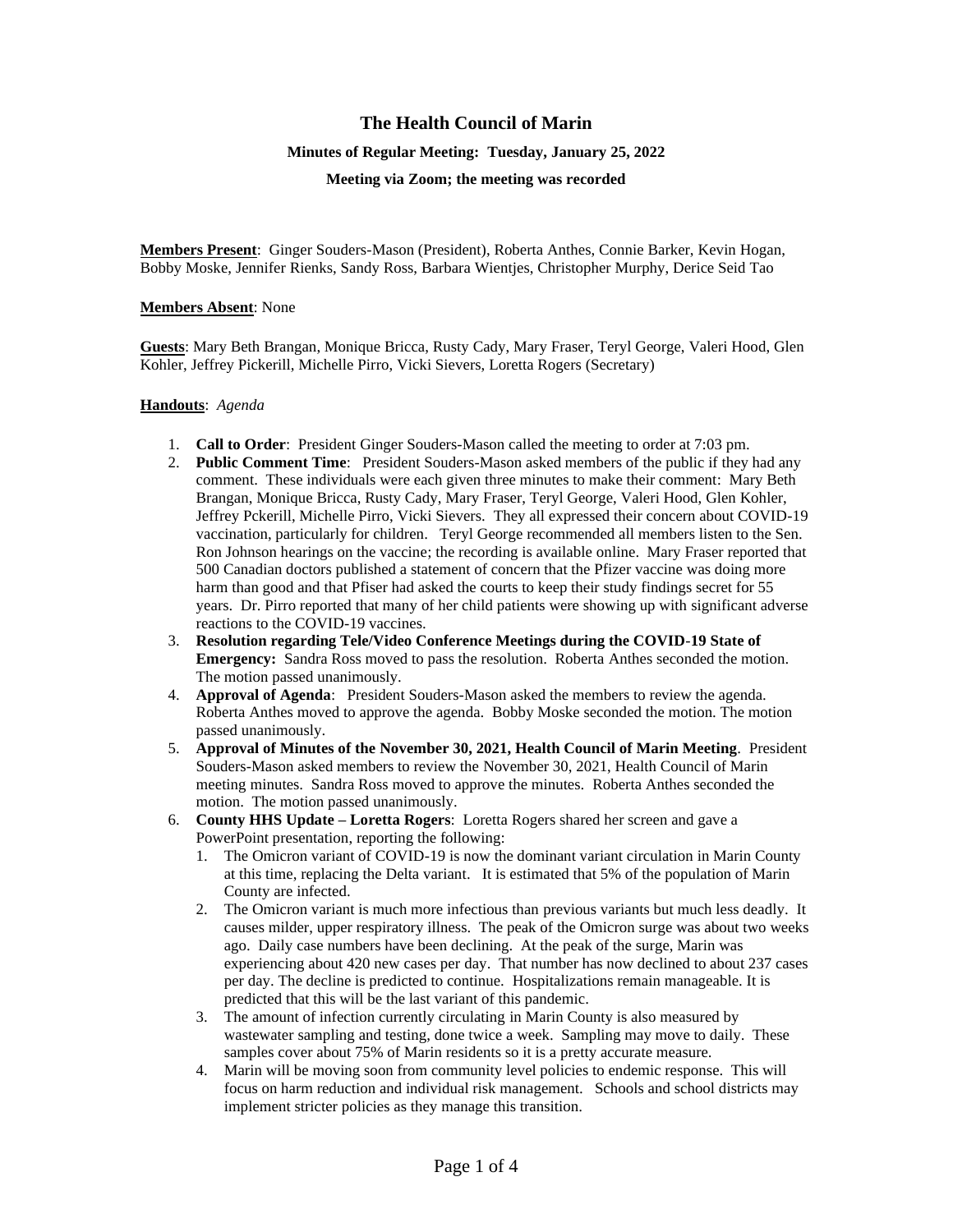- 5. There was a brief question and answer period.
- **7. Presentation: "Pesticide Exposure Impairs Wild Bee Reproduction" by Clara Stuligross, PhD candidate at UC Davis–** Roberta Anthes introduced Clara Stoligross and her topic. Clara Stuligross shared her screen and presented a PowerPoint presentation which was later distributed to all Health Council of Marin members. She reported the following:
	- 1. There are over 20,000 species of bees worldwide; 3,500 species of bees native to the United States and 1,600 species native to California. The Valley Carpenter Bee is the largest bee in California; the *Perdita minima* is the smallest bee.
	- 2. Bees provide essential pollination services for crops and wild plants. It is impossible to overstate their importance.
	- 3. She reviewed the various risks to bee well-being and survival. These included insufficient food supplies, lack of suitable sites for hives, hostile environment, invasion by hostile species, parasites and pathogens and finally pesticides. These stressors can affect bees at all stages of their life cycle i.e. egg, larva, pupa and adult.
	- 4. She reviewed the various ways bees can be exposed to pesticides: (1) direct exposure by being sprayed directly with a pesticide; (2) collecting pollen from a plant that had been contaminated with a pesticide; (3) building a hive in a contaminated site; (4) using contaminated materials to build a hive.
	- 5. Neonicotinoid insecticides are widely used and are toxic to most insects, including bees. When used, they contaminate all parts of a plant including the pollen and nectar, and they have a long lifespan in the environment. These insecticides are used in 81% of landscape maintenance in Marin County and in 4.7% of greenhouses. They can be applied to grass only but inevitably end up in ornamental flowers and good plants.
	- 6. She reviewed the bee life cycle and the various times of year for each phase. She then reviewed how pesticides affect bees at each stage in the life cycle and how exposure to a pesticide in one stage can affect the others and affect bee population growth across multiple years.
	- 7. She then reviewed the studies which showed that pesticide exposure can reduce bee reproduction by 72% over several years. This can have lasting negative effects. Past and present exposure caused the negative effects with combined exposure having the greatest impact.
	- 8. The results of the studies by Clara and her team inform their recommendations for land use, with the intent of minimizing pesticide exposure and harm to bees. They recommend the banning of certain pesticides in their recommendations to farmers, et al. The team is now considering how much science is enough to make a good decision regarding use of a particular pesticide and to assure that the effect of a pesticide on pollinators is included in the decision making.

#### **9. Questions / Comments:**

- **1.** Bobby Moske asked if there were any pesticides that do not affect bees. Clara said that there are some, but they are not as effective.
- **2.** Roberta Anthes asked what an individual can do to improve this situation. Clara said that it would help to plan wildflowers and flowers in general to give a food source to bees.
- **3.** Michelle Pirro asked about the effect of fungicides. Clara said that this is the object of study for other groups.
- **4.** Mary Fraser said she had a dead tree in her yard that she is keeping as a possible site for a hive. Clara said that keeping such sites need to be balanced with fire prevention.
- **5.** Roberta Anthes asked what is necessary to attract bees. Clara said it takes a lot of flowers and could take a lot of years.
- **6.** Vicki Hood asked about the effect of wireless radiation on pollinators. Clara said that the risk is small in comparison to pesticides.
- **7.** Connie Barker commented that companies put out modified bees without any studies or even modeling of long-term effects on the environment. Also, even if all the bad pesticides, insecticides, etc. were gotten rid of now, how long would it take for the environment to recover? In the scientific culture that we have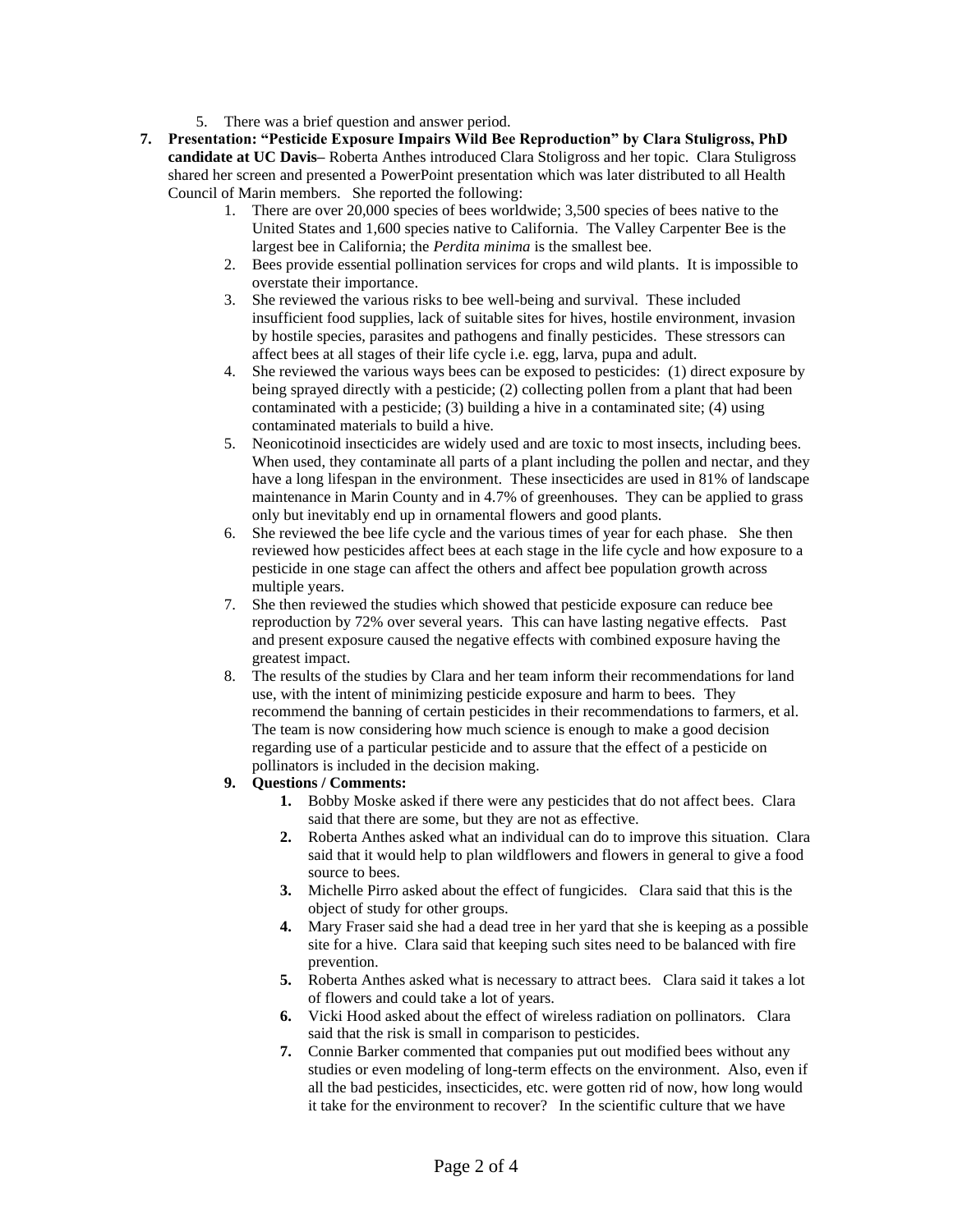now, nothing exists until numbers can be presented so environmental activists need to be thinking about how to produce those. This is necessary to communicate to people how big and systematic the problem is. Clara agreed. It is necessary to do long-term studies before these pesticides and herbicides are put out to market, certainly longer than a few generations.

- **8.** Roberta Anthes stated that she had read that wild bees need range land to thrive. She asked where range land exists that has not been affected by pesticides, etc. Clara said that there are a lot of efforts to incorporate a lot of these natural areas into the agricultural plan, but the problem of contamination is big. In California, while there are large agricultural areas, there are also large natural areas.
- **9.** Mary Fraser seconded Connie's suggestion that longer term studies be done over multiple generations because damage has been found in mammals in the third generation that does not show up in the first and second generations. As an example, there is a risk of obesity in the third generation of humans with the use of thalidomide. She stated that she grew up in a wild area of Minnesota and as of 2012, she is seeing insects, birds and small mammals disappear in that area. In Marin County, she is seeing deer disappear. She thanked Clara for her presentation.

## **8. Updates from Council President:**

- 1. Ginger Souders-Mason asked Kevin Hogan about the planned presentation for the February 2022 meeting. Kevin Hogan reported that Patrick Hogan had agreed to present on climate change via Zoom. He will review the work he has been doing, the changes he is observing, the speed at which the changes are occurring, etc. The meeting is likely to be a hybrid meeting, i.e. allowing for in-person attendance at the MarinHealth Medical Center in the Larkspur Room as well as attendance via Zoom.
- 2. President Souders-Mason reported that the HCM is scheduled to meet in person at the MarinHealth Medical Center in the Larkspur Room next month. Kevin Hogan asked if there will be a remote option as Patrick Hogan will be giving his presentation remotely. President Souders-Mason confirmed that there would be a remote option.
- 3. President Souders-Mason reported that she received a letter from her cousin in Texas who reported that her whole family got COVID. They were told to stay home and treat the symptoms; they received no other help from the doctors. They did fine until one morning she could not awaken her husband. He was taken by ambulance to the hospital at 10:00 am but was not able to be admitted until 1:00 am the next day due to lack of a bed. She stressed that the family was given no treatment, but it is known that there are treatments. That was the subject of the Ron Johnson hearings in the Senate today.
- 4. She also brought to the attention of the HCM the book by Robert F. Kennedy, Jr. entitled, "The Real Anthony Fauci." She highly recommended the book, while cautioning that the subject matter is disturbing.
- 5. She thanked all the members of the public who attended this meeting and stated their views.

#### **9. Updates from Council Members:**

- **1.** Barbara Wientjes drew the Council's attention to a recent article about 5G, stating that a number of airline flights were canceled even after the 5G roll-out was suspended. The FAA has stated that the 5G roll-out has been more of a challenge for airlines than anticipated in the U.S. and other countries. 5G operates on wave lengths closer to those of altimeters. They also said that the cell towers signals are more powerful than in other countries. Roberta Anthes wondered why the U.S. cannot use lower level power as do other countries. Vicki Sievers reported that the U.S. and Canada have the least restrictions on power in the world.
- **2.** Connie Barker gave an update on the status at the federal level of EVV for Medicaid / MediCal services. This concerns people who care for poor elderly and disabled people in their homes who would be required to carry a cell phone with them to do an electronic check-in every time they go to a doctor's appointment to verify that we are where we say we are. Connie, her union and her colleagues have been fighting this for a long time and have taken multiple hits on their funding because of their refusal to comply. A new CURES 2.0 bill has been introduced that is part of an omnibus bill that, if passed, would